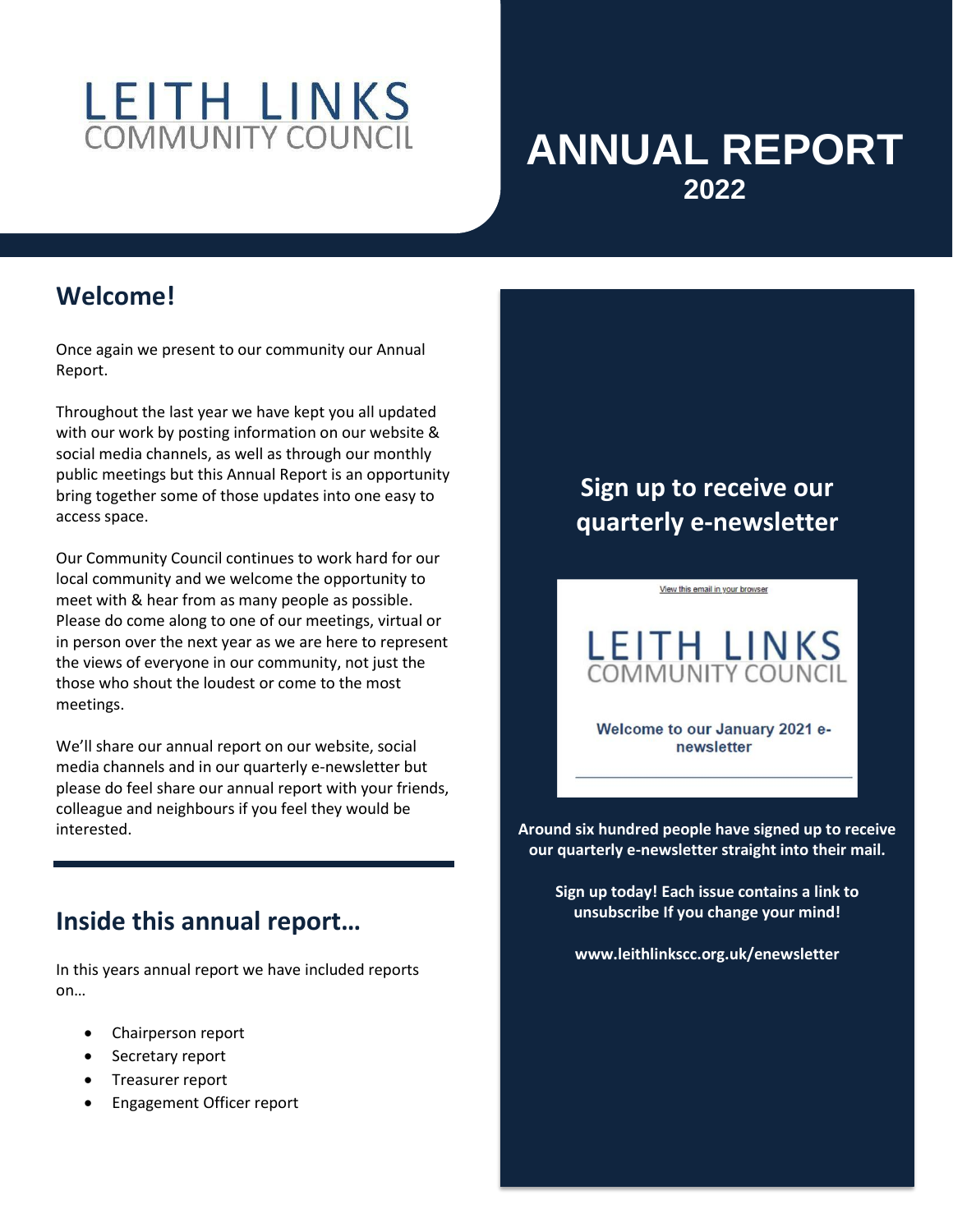# **Chairperson Report – Jim Scanlon MBE**

The past year has been difficult for us all as we have had After two years of lockdowns and restricted measures it's a welcome relief that we're now back to some form of normality. We can now enjoy a holiday or go out for a meal with friends or a drink in a local bar.

I would like to thank our team of volunteer Community Councillors who give up their time to represent you over a range of issues including planning, traffic, licencing, parks, Seafield Sewage Treatment works and many, many other issues.

The Community Council continues to comment on planning applications for large new housing developments in our area. Many brown field site areas are still to be developed over the next few years which will lead to a significant increase in the population of North Leith. We will continue to demand infrastructure to support new residents including better bus services, access to health care and education for any children to make it a safe a pleasant place to live.

Later this year the city council will introduce their Low Traffic Neighbourhood (LTN) plans for North Leith. We had asked that the implementation of LTN, Controlled Parking Zones (CPZ) and Leith Connections should be paused until the tram works were completed and trams running smoothly, but unfortunately, Council Officials have decided to move forward with LTN to be introduced in September 2022.

Leith Links Community Council will monitor the impact of the changes for residents that we have been told are supposed to reduce traffic through our local streets while making it a safer environment to live in. We will continue to ask for better engagement with residents by the Council/Sustrans teams dealing with each project so that they make us aware in advance of road closures.

You'll already have noticed the increased traffic on the main arteries through Leith; Duke Street, Great Junction Street and Salamander Street. When the LTN is introduced, LLCC suspects that additional traffic will be

pushed on to these routes and rather than making things better will increase pollution levels.

The mantra from the council is walk, cycle or wheel but not all of our residents are capable of doing any of these activities. Leith has a large number of elderly or infirm people who need access to a reliable public transport system and the Community Council will continue to campaign for a better service on our much-loved Lothian buses.

For the moment we continue to host our monthly meetings online by Zoom or Teams but with the good news that Leith Community Centre is now fully open again, we will try to have some 'live' public meetings. Having said that, we have had much better attendances over the past two years as local residents seem to find it easier to join online meetings from home than to come along in person.

As Chair I continue to represent the community on the Seafield Stakeholder Group with fellow community councillor, Eileen Simpson. In February this year we met with Scottish Water who explained their plans to spend £15 million on improvements to the plant to reduce odour emissions by covering areas that have already been identified over the last 30 years as being the main sources of odours. This is described as 'No Regrets' funding to provide improvements until work commences in 2030 on a new state of the art sewage treatment works as promised by the Scottish Government. The Community Council welcomed the current spending and with your help reporting any issues through our reporting tool on the CC webpage will continue to make your voice heard with Scottish Water.

Best wishes

#### **Contacting us by email…**

It's easy to get in touch with us, simply send us an email - contact@leithlinkscc.org.uk.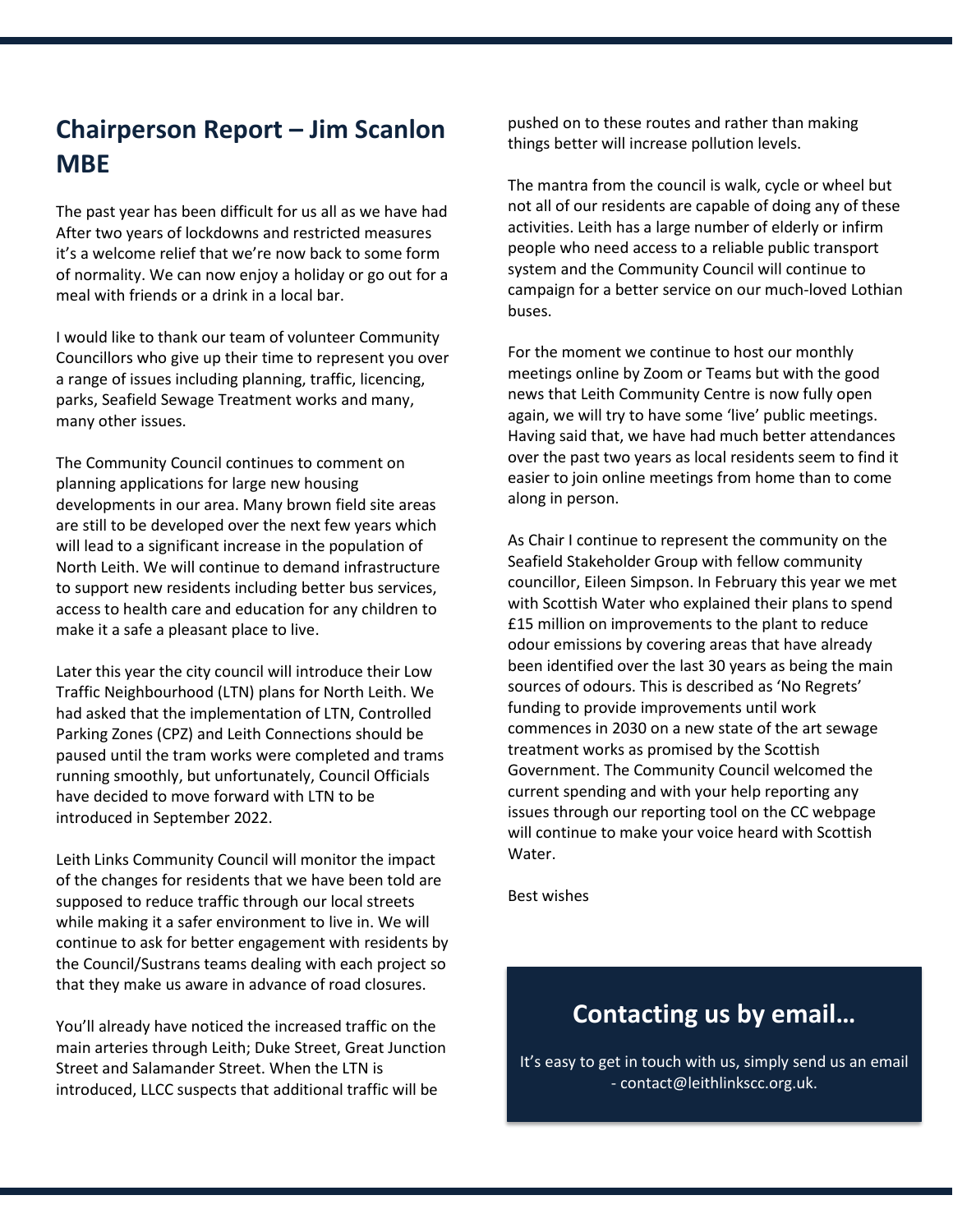#### **Secretary Report – Sally Millar**

As Secretary, my job is to keep communications and information flowing efficiently, and, with the Chair, help to manage meetings.

As usual, we have held monthly meetings that are open to interested members of the public (apart from December)). In the course of the past year we have hosted a number of interesting and informative 'visiting speakers' at our meetings, including from Edinburgh City Council (re Controlled Parking Zones, Leith Connections and Low Traffic Neighbourhood, and Bin Hubs), Lothian Buses, Living Rent Association, Enterprise Car Club, Edinburgh & Lothians Greenspaces Trust). We are glad that members of Police Scotland 's Community Policing team have recently managed to attend some of our meetings in person, after a long gap, and send in regular summary reports.

Some members of the Community Council have met with external bodies, such as the Tram Team (monthly), and the Sounding Board for development along the Seafield-Portobello shoreline strip. We are also represented and work closely with the Edinburgh Bus Users Group (EBUG), and £eith Chooses.

We organised several community meetings online to discuss the future of the derelict building and the bowling green area of the Links. We hosted, in partnership with Duncan Place, and with Leith Festival volunteers, a very successful (and hot!!) 'Community Picnic' on Leith Links in July 2021, to bring the community together and also to collect more views from locals and park users about the plans. Since then, as

Secretary, I have been attending meetings of a 'Leith Links MasterPlan Working Group' and the first draft of the resultant plan (which incorporates many of the ideas brought forward by our community in the course of last year) is about to go out to public consultation. However there is a still a questions mark over who will pay for operationalising these plans…

We welcomed two new Community Councillors in the course of the year, Barbara Kerr representing the community group Leith Festival, and Robert Cormack, representing Leith Rotary.

We continue to work very closely with our neighbouring body, Leith Harbour and Newhaven Community Council, who share many of the same concerns as ourselves especially with regard to Planning issues and traffic / transport / parking issues.

Our Ward Councillors Adam McVey. Chas Booth and Gordon Munro usually attend our meetings and we are very grateful to them for their input and all the follow up work they put in on our behalf, in between times. In April, we said goodbye and a huge and heartfelt 'Thank You' for all his many years of devoted Ward 13 work to Councillor Gordon Munro as he steps down into retirement. We now welcome newly elected Scottish Labour Councillor Councillor Katrina Faccenda.

Sadly, our stalwart Minute Taker Kay Goodall resigned this year due to ill health, so our thanks and good wishes go to her.



#### **Follow us on Twitter**

We regularly post community information as well as Community Council updates.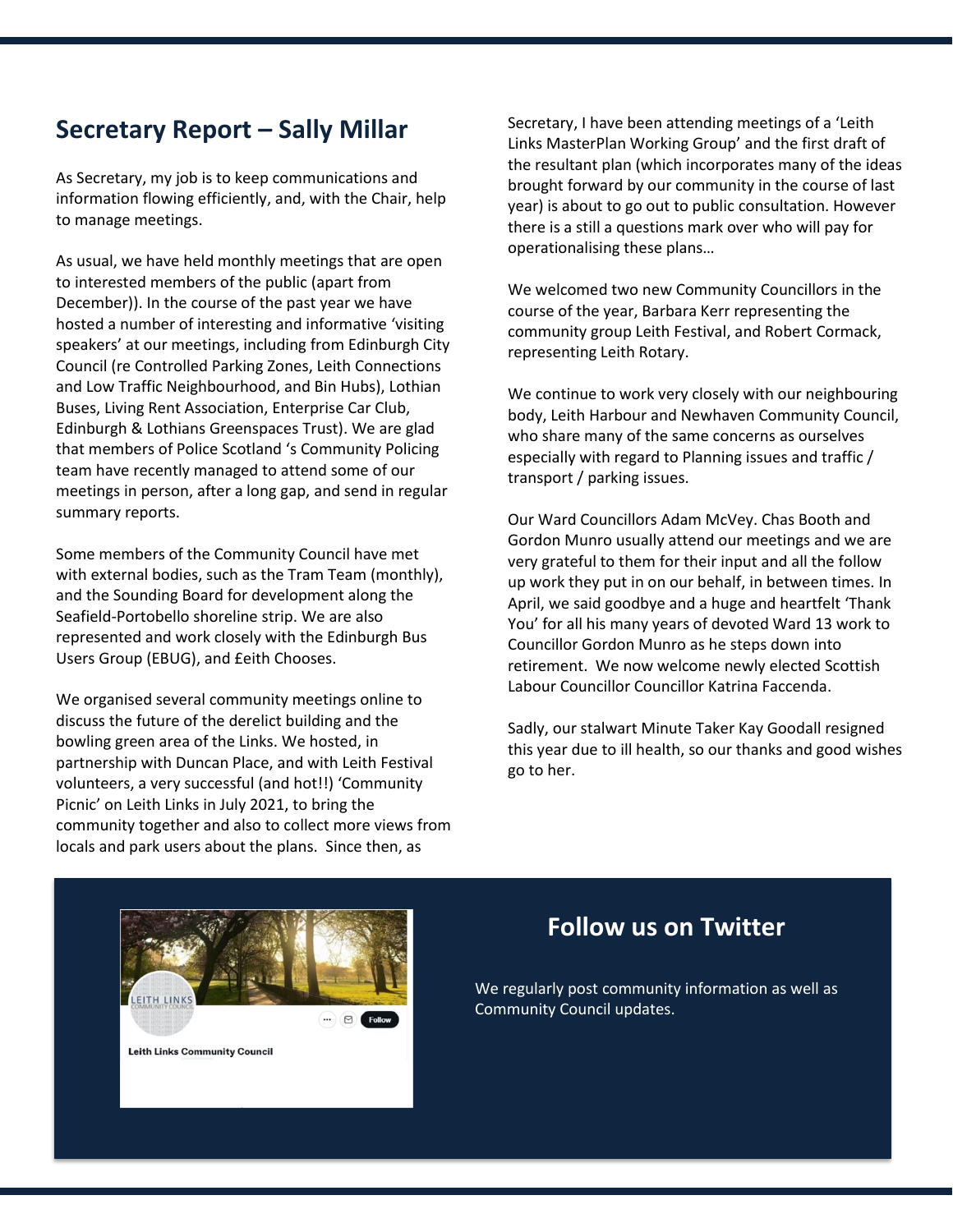#### **Treasurer Report – Gail Clapton**

We have two bank accounts, one is the 'main' LLCC account and the other is a 'project account' which is used exclusively for £eith Chooses. Both of these accounts have been examined and signed off as accurate by an independent scrutineer.

The main Leith Links Community Council Account balance stood on 31 March 2022 at £1663.82. The only income was the annual grant from the City of Edinburgh Council, and a donation of £100 from a member of the public. The main outgoings were for Third Party Public Liability insurance, which is obligatory; fees paid to our Minute Taker, and website costs.

|                                     | LEITH LINKS COMMUNITY COUNCIL |                                                     |  |  |  |  |
|-------------------------------------|-------------------------------|-----------------------------------------------------|--|--|--|--|
|                                     |                               | INCOME AND EXPENDITURE FOR YEAR ENDED 31 MARCH 2022 |  |  |  |  |
|                                     |                               | LLOYDS TSB TREASURERS ACCOUNT 86403060              |  |  |  |  |
| <b>INCOME</b>                       | <b>EXPENDITURE</b>            |                                                     |  |  |  |  |
| Annual Grant from CEC               | £837.74                       | £119.06<br>Insurance                                |  |  |  |  |
| From Brian Graham                   | £100.00                       | <b>Minutes</b><br>£280.00                           |  |  |  |  |
| Web Support refunded from other acc | £16.82                        | Donation to EACC<br>£15.00                          |  |  |  |  |
|                                     |                               | from incorrect acc<br>£16.82                        |  |  |  |  |
|                                     |                               | <b>Website Costs</b><br>£28.76                      |  |  |  |  |
|                                     |                               | ICO Charge<br>£35.00                                |  |  |  |  |
|                                     |                               | Domain Name<br>£28.76                               |  |  |  |  |
|                                     |                               | Picnic Day expenses<br>£151.98                      |  |  |  |  |
| <b>Total Income</b>                 | £954.56                       | <b>Total Expenditure</b><br>£675.38                 |  |  |  |  |
| Bank Balance b/f                    | £709.26                       | Bank Balance c/f<br>£988.44                         |  |  |  |  |
| <b>TOTAL</b>                        | £1663.82                      | <b>TOTAL</b><br>£1663.82                            |  |  |  |  |

The £eith Chooses Account had no income, and all outgoings were to cover website costs. This account is slowly running down as no new grants have been obtained in recent years.

| Leith Chooses account     | LLCC Project Account #75396062 | $Apr-21$           | to | $Mar-22$    |                                                                                                                                           |             |                 |  |
|---------------------------|--------------------------------|--------------------|----|-------------|-------------------------------------------------------------------------------------------------------------------------------------------|-------------|-----------------|--|
|                           | INCOME (IN)                    |                    |    |             | <b>EXPENDITURE (OUT)</b>                                                                                                                  |             |                 |  |
| <b>BANK</b>               |                                |                    |    | <b>BANK</b> |                                                                                                                                           |             | ひとうしつしょう        |  |
| Date                      |                                | 00000000<br>Income |    | online pay  | <b>Details</b>                                                                                                                            | Expenditure | Category        |  |
| 1.4.2021                  | Starting Bonk Balance          | 175.67             |    | 13.07.21    | To main LLCC account (adjustment, paid from LLCC main a/c in error)                                                                       | 16.82       | Admin/promotion |  |
|                           |                                |                    |    |             | (web site costs for April May, June 2021)                                                                                                 |             |                 |  |
|                           |                                |                    |    | 13.07.21    | (adjustment to total for web site costs April - June 2021))<br>Michael Traill expenses                                                    | 8.35        | Admin/promotion |  |
|                           |                                |                    |    | 25.11.21    | (domain name renewal and webcosts for July, August,<br>Michael Traill expenses<br>September, October, November 2021)                      | 61.83       | Admin/promotion |  |
|                           |                                |                    |    |             |                                                                                                                                           |             |                 |  |
| <b>Total Income</b>       |                                | 0.00               |    |             | <b>Total Expenditure</b>                                                                                                                  | 87.00       |                 |  |
| <b>Start bank balance</b> |                                | 175.67             |    |             | Bank Balance c/f                                                                                                                          | 88.67       |                 |  |
| TOTAL                     |                                | 5353<br>175.67     |    |             | <b>TOTAL</b>                                                                                                                              | 175.67      |                 |  |
|                           |                                |                    |    | NOTES       | The anly outgaings were to Michael Traill, for website fees<br>See longer NOTES in file for clarification of adjustments made to payments |             |                 |  |